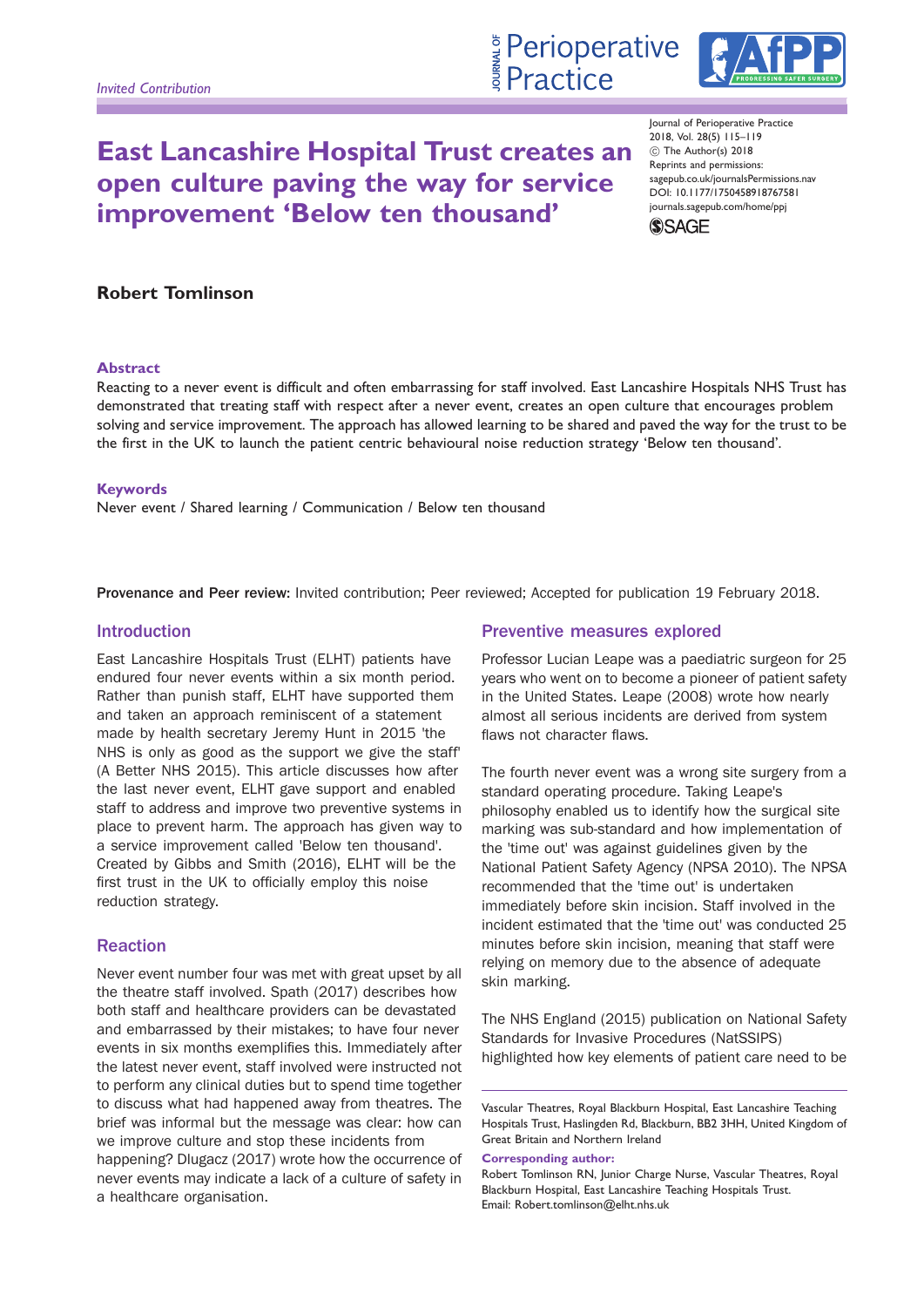standardised so that staff can be educated to create harmonisation enabling effective implementation. NHS England (2015) wrote how a workforce where both clinicians and nurses work in a standard way reduces stress and produces a safer environment for the patients. The never event showed how both nurses and clinicians were not implementing and interpreting the surgical site marking policy and WHO checklist in a harmonised way.

A roundtable discussion was held after the never event, where the senior clinicians, trust directors and theatre staff responsible discussed and gave explanations about what went wrong that day. It was agreed that the site marking policy not being robust enough and the poor implementation of the 'time out' were the major contributing factors to the never event.

Cantrell (2017) described how never events can be very embarrassing for staff the involved, an opinion that I sadly have the experience now to agree with. The Royal College of Nursing (2015) explained the 6 Cs of nursing including courage which is described as 'having the personal strength and vision to innovate and to embrace new ways of working'. I have yet to hear of a 'never event' presentation but felt my character was strong enough to break down this historical barrier and write one. My actions can also be supported by these statements:

- All patient safety incidents and near misses should be documented and reported to the organisations incident report system. Learning should be fed back to staff for continuous improvement (NHS England 2015).
- Encourage openness and transparency and support learning from incidents and sharing lessons learnt (ELHT 2017).
- After serious incidents, solutions should be found to prevent repeated harm (NPSA 2009).

## Lessons learned

The roundtable discussion at times felt like a scene from 'Sully', the film about the plane that landed on the Hudson River in New York. Since the accident and inquest, the pilot of the plane Captain Chesley Sullenberger (affectionately known as Sully) has worked with numerous healthcare agencies in the United States with attention to service improvement. 'Captain Sully' writes in Healthcare Financial Management Association Magazine (2013): 'We need effective and very personal storytelling; tell a story of a patient who had an entirely preventable healthcare accident your institution and demonstrate how it could happen again'.

The message I wanted to convey to my colleagues was that, if preventive measures in place to prevent incidents such as these are not strengthened, they will happen again. With this in mind, pictures were taken of staff acting out the time out, scrubbing up, prepping the patient (me), and setting up equipment to the point of skin incision. This showed how the time out was done around twenty five minutes before skin incision.

Many people who are involved in the aftermath of serious incidents often do not work in clinical settings so I felt it was important for them to understand clearly what went wrong. Two video clips were also used: one clip showed how to implement the WHO checklist and one clip showed how not to. Surgical site marking was also addressed with a picture of how the patient was marked for the actual never event and a picture of how the patient should have been marked. The failing of the preventive systems in place to prevent serious incidents such as these was glaringly bold to see, even to the untrained eye.

In the immediate aftermath of the never event I was guilty of being quite emotional and, along with Captain Sully's words, I was inspired to include three slides in my presentation. One was an aircraft where no robust checklists were in place whose airline is responsible for six air disasters and 624 fatalities. The next was an airline that has had no air disasters or fatalities and that employs a sterile cockpit and robust checklist. The next slide was a picture of my three year old daughter, which posed the question 'Which airline or hospital do you think I would use for my daughter: one with never events/poor checklist, or one with no never events and robust checklists?' With many similarities to the airline industry, my memory reverted to a concept written about in this publication.

#### Below ten thousand

'Below ten thousand' was reported in this journal in June 2016 (Gibbs & Smith 2016a). Gibbs and Smith (2016b) described this concept as an 'effective behavioural noise reduction strategy'. The concept is a simple language based safety tool which is used to reduce noise and to encourage staff to focus at critical times.

In 1981 the Federal Aviation Administration (FAA) regulations were enacted to reduce accidents by prohibiting non-essential activities during critical phases of a flight. Commonly known as the 'sterile cockpit', the FAA (2008) defined the critical phase of a flight as all flight operations conducted below 10,000 feet. The FAA cited the main offending violations being extraneous conversation, distraction from flight attendants and nonpertinent radio calls. Kapur et al (2015) suggested that the sterile cockpit is one of a number of reasons why aircraft fatalities have decreased significantly, even though worldwide flight hours have more than doubled.

The airline industry is often compared with the theatre environment in that both industries are highly technical and need interventions in a timely manner.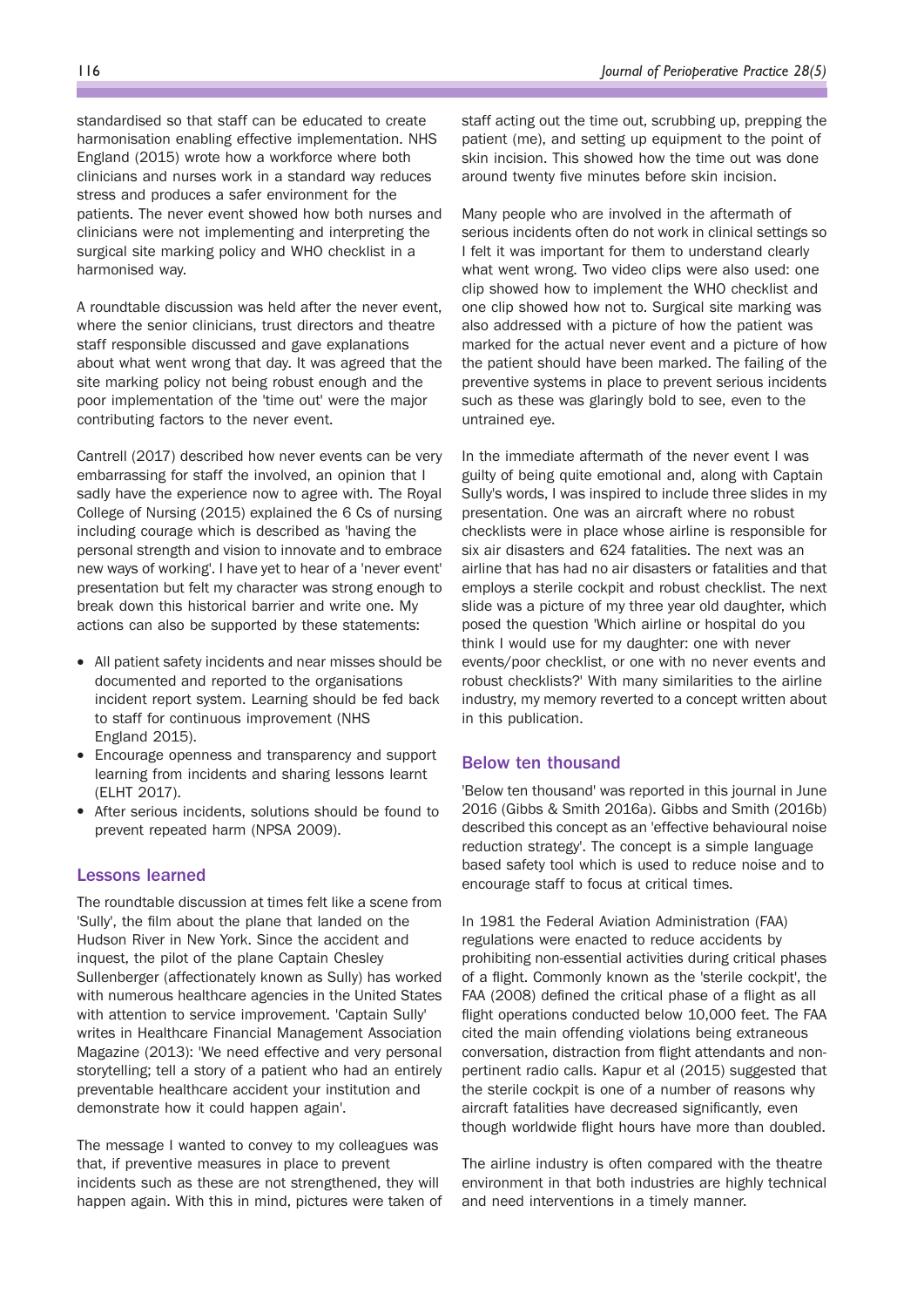This comparison has influenced Gibbs and Smith (2016b) to recognise that the sterile cockpit can be applied in theatre at times such as these:

- Scrub count
- Time out
- Induction and emergence of anaesthesia
- Multidisciplinary communication
- Critical incidents
- When a moment to think is needed

The service improvement we have introduced is encouraging any member of the theatre team to call '10,000 feet' at any point when staff feel noise reduction or more patient focus is needed. This fits perfectly with a culture described in NHS Improvement publication Our approach to safety (NHSI 2018), where anyone concerned about patient safety is encouraged to speak out. The following are examples of when patient safety concerns were voiced by using the 'safe phrase' '10,000 feet' at Royal Blackburn Hospital:

- 1. Incorrect swab count during a laparotomy. A scrub nurse called '10,000 feet'. This resulted in a very quiet theatre; the surgeon stopped operating until the swab was found.
- 2. Patient under spinal analgesia after four hours needed a general anaesthetic. It was 6.30pm and handover time when day and late staff were finishing and starting duties. The theatre was very noisy and '10,000' feet was called by the scrub nurse. As a result, the patient received a general anaesthetic in a very calm peaceful environment.
- 3. At 3am in the morning the consultant was leaving theatre before 'sign out'. A student nurse who was scrubbed called '10,000 feet'. As a result, the consultant remained in theatre and all staff participated in the 'sign out'.
- 4. Several procedures where the surgeon needed to have complete focus (which was not apparent to staff outside the sterile field). 10,000 feet created complete silence and an environment free from distraction.
- 5. At the end of a long procedure, the scrub staff, support workers and surgeons were all in conversation in the theatre when a patient was to be extubated. Using 10,000 feet created a peaceful environment for the patient and prevented the use of more abrupt language. This led to engagement rather than resistance from staff.

ELHT is having a very positive response by all staff to the concept of 10,000 feet. Comments are received on how the phrase encourages staff to focus on the patient at critical times, gives a team based response to patient safety, and enables everyone in theatre the opportunity to have ownership of the environment.

Previously there had been no language based tool other than people asking or 'exploding' a request for a quieter environment. Gibbs and Smith (2016b) explained that people do not respond well to such abrupt language and it can only be detrimental to teamwork.

However, not all experiences have been positive. One anaesthetic nurse called 10,000 feet whilst trying to conduct a time out. She had heard of the concept I was trying to implement and called 10,000 feet in a theatre where staff were unaware of the concept. Some staff laughed resulting in the nurse feeling very embarrassed. This highlighted how education and harmonisation as recommended in the 2015 NatSSIPS publication (NHS England 2015) is vital to its success.

## Implementing change

Introducing a service improvement does present challenges to a novice in this area like me. 'Hey, this 10,000 feet you want to introduce, we just think it's silly and no one will call it', is one of the comments I heard in our coffee room. Hewitt-Taylor (2013) explained how people opposing change are extremely useful in that they make you think things through thoroughly. As yet no one has proposed an alternative safe word/phrase. The phrase '10,000 feet' has been proposed for now because:

- 1. The patient will not know what 10,000 feet means, so is unaware that extra focus is needed which may prevent distress for them.
- 2. Theatres often have numerous visitors. To explain why we use the phrase '10,000 feet' is simple when we explain the concept itself. Using a different phrase may complicate the explanation.
- 3. The phrase is unique and cannot be mistaken for anything other than patient centred focus.

The Healthcare Quality Improvement Partnership (HQIP) (2016) stated that when patients and the public codesign for quality improvement, developments are more successful as they incorporate the experience of service users. It was for this reason that a patient group has been invited to ELHT to agree to the guidelines of 10,000 feet. Along with a 'Below ten thousand' presentation, the guidelines are to be written and displayed for all staff to see to help the educational part of the implementation.

#### Incident reporting

As far back as 1999 the Institute of Medicine's 'To Err is Human' and the 2013 Mid Staffordshire Trust Enquiry (Francis 2013), it has been reported that the true number of serious incidents such as never events are unknown due to a culture starved of incident reporting. After the publication of 'Ranked by learning from mistakes' (Hazel 2016) Mike Durkin, National Patient Safety Director at NHS England said: 'Learning from mistakes saves lives. In order to properly learn from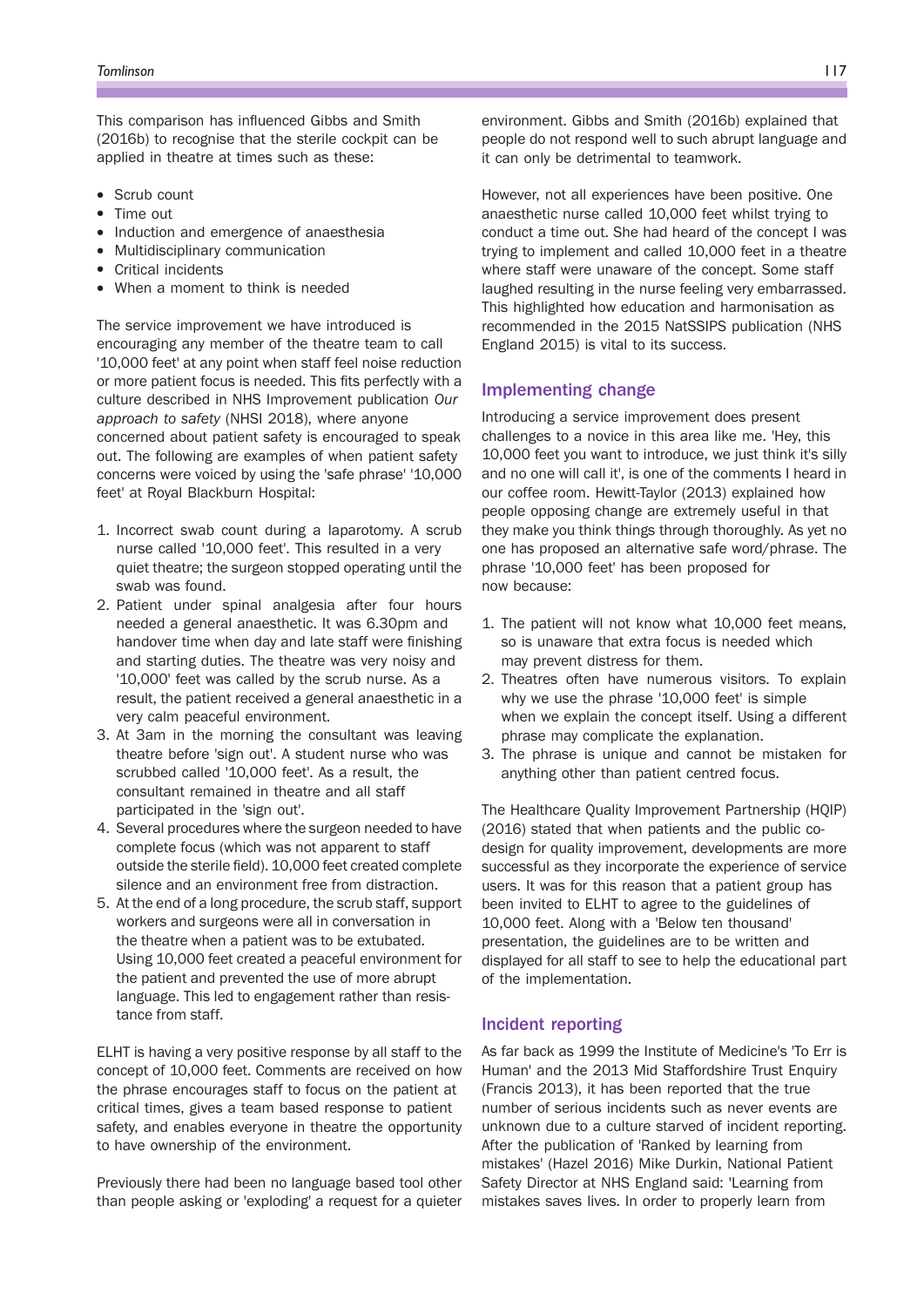mistakes, we need to create a culture with openness and transparency at heart'.

Recent reports on transparency, such as one from the National Patient Safety Foundation's Lucian Leape Institute NPSFLLI (2015), are all very similar in that when hospital leaders respond positively to incident reporting, employees are further motivated to report them and a greater level of trust and openness is cultivated ultimately creating a safer culture for patients.

NPSFLLI (2015) gave details of a well-known example of how detrimental a culture of non-incident reporting and lack of sharing data sharing can be. In 2004 Mary McClinton died after receiving an injection of chlorhexidine, an antiseptic solution, instead of intravenous contrast dye at the Virginia Mason Medical Centre. Sadly, it was discovered that this same error had occurred previously at another organisation nearby, but no mechanisms were in place such as our National Reporting and Learning System to share such information. Leape (2008) openly stated how leaders in an organisation can use a patient story to emphasise the importance of transparency. The tragic incident of Mary McClinton made me firmly believe that my response to sharing details and lessons learned from the never event was crucial to the future safety of the patients of ELHT.

The trust is creating a culture where both clinicians and nurses can report and discuss errors without fear of punishment or embarrassment. This will produce positive outcomes. Fisher and Scott (2013) wrote how the biggest barrier to reporting incidents is a blame culture. The senior management at ELHT can be applauded for taking an approach described by NHS Improvement (2018) as: 'a just culture, where the whole system works to reduce the chance that patient safety incidents occur and individuals are not inappropriately blamed'.

## Thank you

ELHT could have quite easily responded with punitive measures directed at staff with the latest never event. Instead they demonstrated that a model of thinking to solving problems through methodology works better than simply assigning blame. Berger et al (2015) discussed within their systematic review of never events how the culture of blame is primarily responsible for the under reporting of incidents. The approach taken at ELHT will hopefully see more 'near misses' reported in order to help identify system flaws and prevent further serious incidents.

NPSFLLI (2013) emphasise that the success of a patient focused safe culture can only be achieved when a workforce feels safe and respected. Being respected was essential to overcoming the embarrassment associated

with the involvement of a never event. The trust treating me with respect has enabled me to help to improve the systems which are in place to protect our patients and to introduce the patient centred service improvement: 'Below ten thousand'.

Spending time together away from theatres was essential for us as a theatre team, to discuss and understand clearly what went wrong to create a never event. NHS Improvement (2018) wrote how the Care Quality Commission is undertaking a review aimed at gaining a better understanding on what can be done to prevent the occurrence of never events. The approach taken at ELHT along with 'Below ten thousand' could help in the future prevention of never events.

## Declaration of conflicting interests

The author(s) declared no potential conflicts of interest with respect to the research, authorship, and/or publication of this article.

#### Funding

The author(s) received no financial support for the research, authorship, and/or publication of this article.

#### **References**

- A Better NHS 2015 Supervision for all Available from: [http://](http://abetternhs.wordpress.com/2015/06/10/supervision/) [abetternhs.wordpress.com/2015/06/10/supervision/](http://abetternhs.wordpress.com/2015/06/10/supervision/) [Accessed February 2018]
- Berger E, Capric C, Greenberg C, Bilimoria K 2015 Challenges in reducing surgical never events Journal of the American Medical Association 314 (13) 1386–<sup>87</sup>
- Cantrell S 2017 Cultivating a culture of safety: Communication and technology working together to reduce never events Healthcare Purchasing News 6 38–<sup>42</sup>

Dlugacz Y 2017 Introduction to healthcare quality: Theory, methods and tools San Francisco, Josey Bass A Wiley Brand

- East Lancashire Hospitals Trust 2017 Service improvement strategy Available from: [http://www.elht.nhs.uk/ELHT](http://www.elht.nhs.uk/ELHT20LKS20Strategy202016_1720summary.pdf)% [20LKS](http://www.elht.nhs.uk/ELHT20LKS20Strategy202016_1720summary.pdf)%[20Strategy%202016\\_17%20summary.pdf](http://www.elht.nhs.uk/ELHT20LKS20Strategy202016_1720summary.pdf) [Accessed February 2018]
- Federal Aviation Administration 2008 Aviation Instructor's Handbook (FAA-H-8083-9A) Available from: [https://www.](https://www.faa.gov/regulations_policies/handbooks_manuals/aviation/aviation_instructors_handbook/) [faa.gov/regulations\\_policies/handbooks\\_manuals/avia](https://www.faa.gov/regulations_policies/handbooks_manuals/aviation/aviation_instructors_handbook/) [tion/aviation\\_instructors\\_handbook/](https://www.faa.gov/regulations_policies/handbooks_manuals/aviation/aviation_instructors_handbook/) [Accessed March 2018]

Fisher M, Scott M 2013 Patient safety and managing risk in nursing London, Sage Publications Ltd

Francis R 2013 Report of the Mid Staffordshire NHS Foundation Trust public enquiry Available from: [http://www.](http://www.midstaffspublicinquiry.com/report) [midstaffspublicinquiry.com/report](http://www.midstaffspublicinquiry.com/report) [Accessed February 2018]

- Gibbs J, Smith P 2016a A pathway to clician-led culture change in the operating theatre Journal of Perioperative Practice 26 (6) 134–137
- Gibbs J, Smith P 2016b Below ten thousand: an effective behavioural noise reduction strategy Journal of Perioperative Nursing in Australia 29 (3) 29–<sup>32</sup>
- Hazell W 2016 Trusts ranked in new learning from mistakes league table Available from: [https://www.nursingtimes.net/](https://www.nursingtimes.net/news/workforce/trusts-ranked-in-new-learning-from-mistakes-league-table/7003128.article)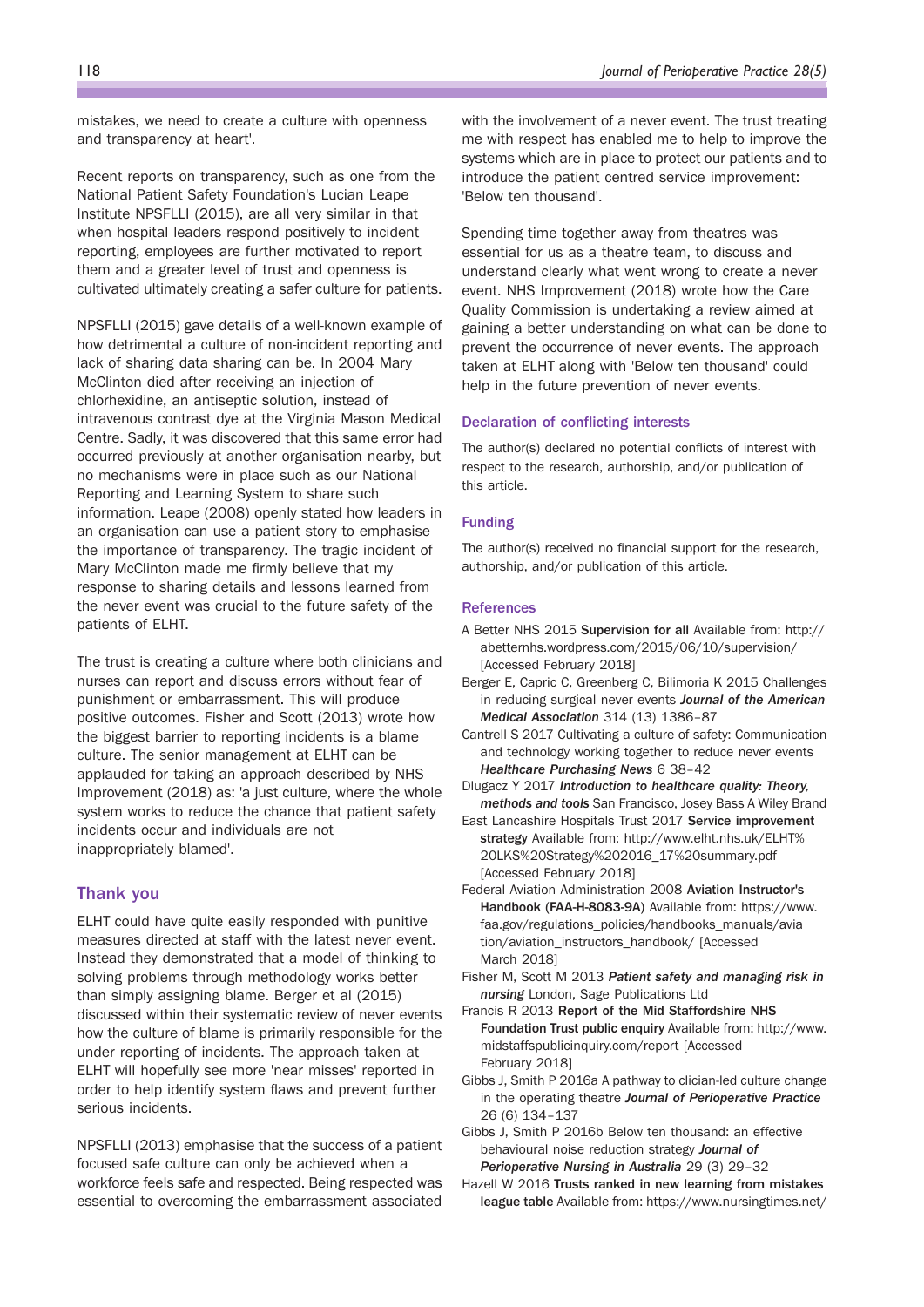[news/workforce/trusts-ranked-in-new-learning-from-mis](https://www.nursingtimes.net/news/workforce/trusts-ranked-in-new-learning-from-mistakes-league-table/7003128.article) [takes-league-table/7003128.article](https://www.nursingtimes.net/news/workforce/trusts-ranked-in-new-learning-from-mistakes-league-table/7003128.article) [Accessed February 2018]

- Healthcare Quality Improvement Partnership 2016 Patient and public involvement in quality improvement Available from [https://www.hqip.org.uk/resources/patient-and-public](https://www.hqip.org.uk/resources/patient-and-public-involvement-in-quality-improvement/)[involvement-in-quality-improvement/](https://www.hqip.org.uk/resources/patient-and-public-involvement-in-quality-improvement/) [Accessed February 2018]
- Hewitt Taylor J 2013 Understanding and managing change in healthcare: A step by step guide Hampshire Palgrave Macmillan
- Institute of Medicine 1999 To err is human: Building a safer health system Washington, National Academy Press
- Kapur N, Parand A, Soukup T et al 2015 Aviation healthcare: A comparative review with implications for patient safety Journal of The Royal Society of Medicine 7 (1)
- Leape L 2008 Interview with Lucian Leape MD HFACHE, Adjunct Professor of Health Policy, Department of Health Policy and Management, Harvard School of Public Health Journal of Healthcare Management 53 (2)
- National Patient Safety Agency 2010 How to guide: Five steps to safer surgery Available from: [http://www.nrls.npsa.nhs.](http://www.nrls.npsa.nhs.uk/EasySiteWeb/getresource.axd?AssetID93286) [uk/EasySiteWeb/getresource.axd?AssetID](http://www.nrls.npsa.nhs.uk/EasySiteWeb/getresource.axd?AssetID93286)=[93286](http://www.nrls.npsa.nhs.uk/EasySiteWeb/getresource.axd?AssetID93286) [Accessed February 2018]
- National Patient Safety Foundation's Institute for Healthcare Improvement 2013 Through the eyes of the workforce: Creating joy, meaning and safer healthcare Available from: [http://www.npsf.org/?page](http://www.npsf.org/?pagethroughtheeyes)=[throughtheeyes](http://www.npsf.org/?pagethroughtheeyes) [Accessed February 2018]
- National Patient Safety Foundation's Institute for Healthcare Improvement 2015 Shining a light: Safer healthcare through transparency Available from: [http://www.npsf.](http://www.npsf.org/?shiningalight) [org/?shiningalight](http://www.npsf.org/?shiningalight) [Accessed February 2018]
- NHS England 2015 National safety standards for invasive procedures (NatSSIPS) Available from: [https://www.](https://www.england.nhs.uk/wp-content/uploads/2015/09/natssips-safety-standards.pdf) [england.nhs.uk/wp-content/uploads/2015/09/natssips](https://www.england.nhs.uk/wp-content/uploads/2015/09/natssips-safety-standards.pdf)[safety-standards.pdf](https://www.england.nhs.uk/wp-content/uploads/2015/09/natssips-safety-standards.pdf) [Accessed February 2018]
- NHS Improvement 2018 Our approach to patient safety: NHS Improvement's focus in 2017/18 Available from: [https://](https://improvement.nhs.uk/resources/our-approach-to-patient-safety) [improvement.nhs.uk/resources/our-approach-to-patient](https://improvement.nhs.uk/resources/our-approach-to-patient-safety)[safety/](https://improvement.nhs.uk/resources/our-approach-to-patient-safety) [Accessed February 2018]
- National Patient Safety Agency, National Reporting and Learning Service 2009 Saying sorry when things go wrong. Being Open: Communicating patient safety incidents with patients, their families and carers Available from: [http://](http://www.nrls.npsa.nhs.uk/beingopen/?entryid4565077) [www.nrls.npsa.nhs.uk/beingopen/?entryid45](http://www.nrls.npsa.nhs.uk/beingopen/?entryid4565077)=[65077](http://www.nrls.npsa.nhs.uk/beingopen/?entryid4565077) [Accessed February 2018]
- Royal College of Nursing 2015 The 6 Cs of nursing Available from:<https://rcni.com/revalidation/6cs-nursing-32156> [Accessed February 2018]
- Spath P 2017 Error reduction in healthcare: A systems approach to improving patient safety San Francisco, John Wiley and Sons
- Sullenberger CB 2013 Making safety a core business function Healthcare Management Association Magazine Available from: [http://www.sullysullenberger.com/media/patient](http://www.sullysullenberger.com/media/patient-safety/)[safety/](http://www.sullysullenberger.com/media/patient-safety/) [Accessed February 2018]